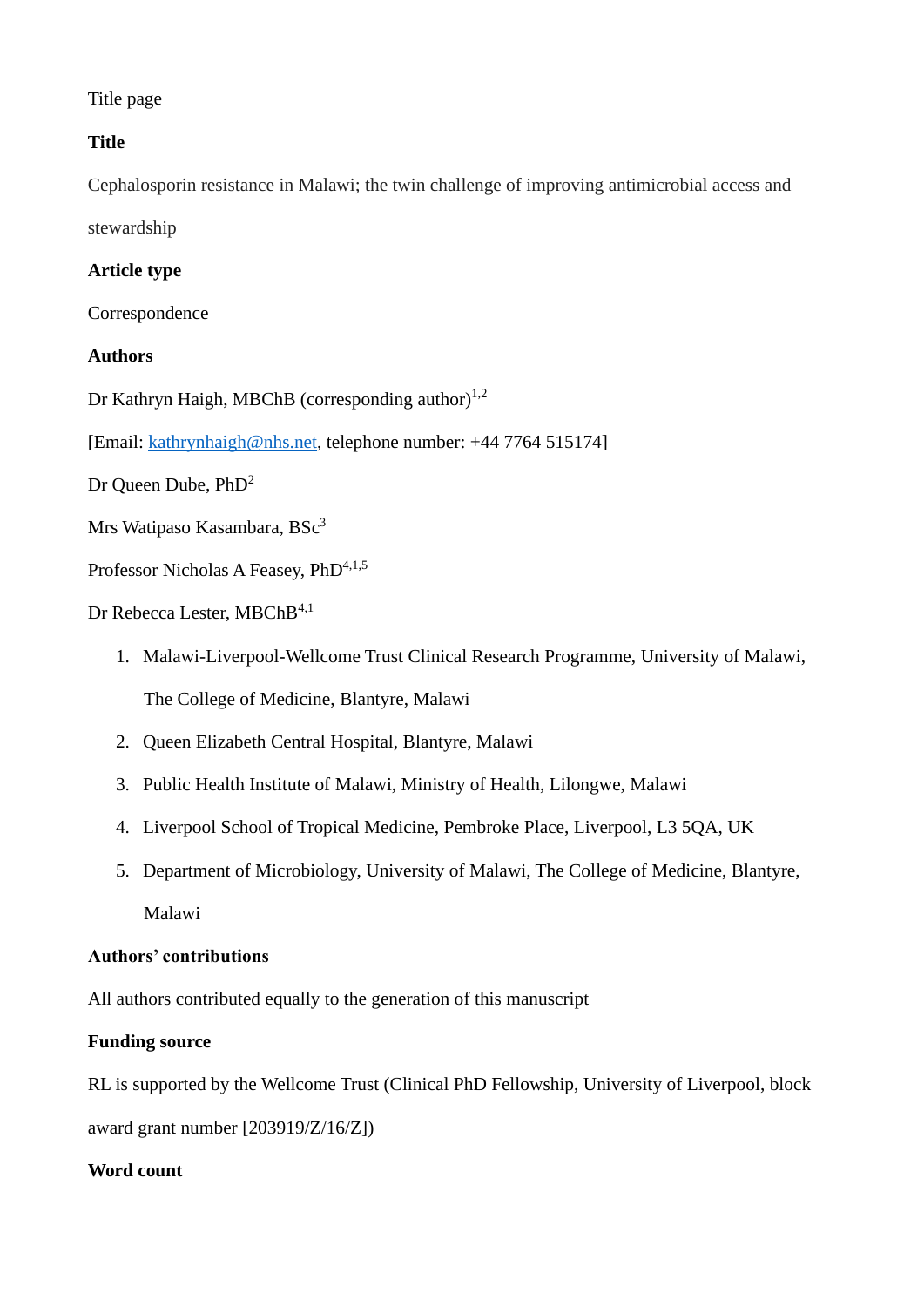words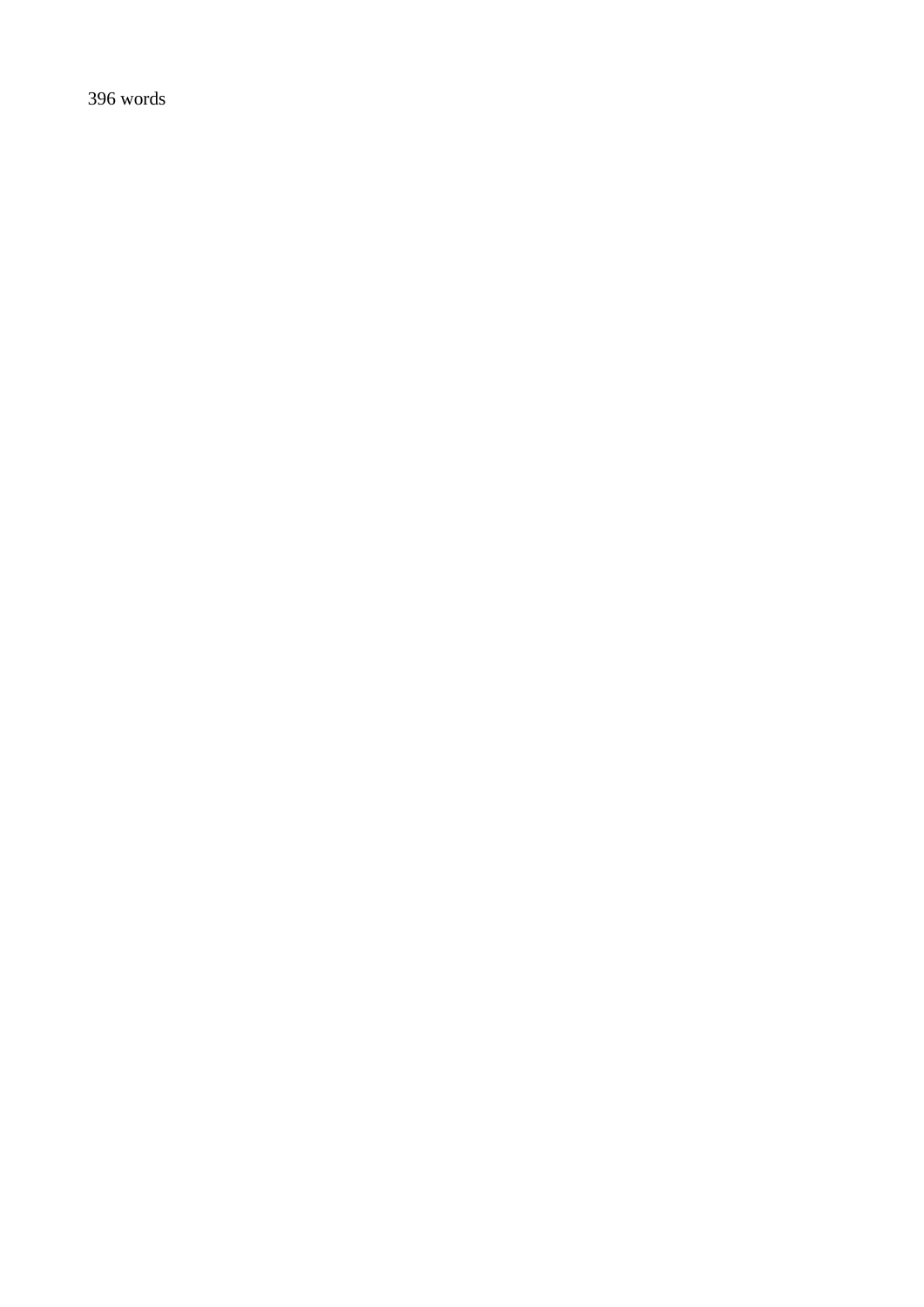Okomo and colleagues have reviewed available data on aetiology of neonatal infection in sub-Saharan Africa and, in doing so, have highlighted the high prevalence of resistance to WHO recommended empirical antibiotic regimens and the limited access to "last-resort" antibiotics, the clinical consequences of which are likely to be severe. 1

In Malawi, 20 years of surveillance data has captured a recent and concerning rise in antimicrobial resistance (AMR) among invasive bacterial infections in patients of all ages. <sup>2</sup> These data, collected as part of routine clinical care from adult and paediatric patients presenting to the largest hospital in the country, describe results from 194,539 blood cultures, but fall outside of the inclusion criteria of Okomo and colleagues by not delineating the neonatal subset.<sup>2,3</sup> Between January 2013 and June 2018, 1392 cultures grew *Klebsiella* spp. (636 total, 345 neonates) or *E. coli* (756 total, 89 neonates)*.* In total, 85·7% (56·9% neonates) *Klebsiella* spp. and 31·7% (9·2% neonates) *E. coli*  were resistant to third-generation cephalosporins (3GC-R). In contrast, 95·7% *Klebsiella* spp. and 95·0% *E. Coli* were amikacin susceptible.

Access to an effective range of antibiotics is limited in most Malawian healthcare settings, even those on the WHO "access" list<sup>2-4</sup>, frequently rendering the third-generation cephalosporin ceftriaxone both the first-and last line treatment for severe bacterial infection. Antibiotics that retain their efficacy against extended spectrum beta lactamase producing bacteria, such as amikacin and carbapenems, are not routinely available. Carbapenems are prohibitively expensive in Malawi; a day's course of meropenem costs 53 USD, whilst amikacin is difficult to procure due to restricted access for preservation in the management of MDR  $TB^5$ , therefore, patients with 3GC-R bacterial infection frequently remain untreated with an effective antibiotic. Although the outcomes for patients with resistant bacterial infection in Malawi are not yet known, they are likely to be poor.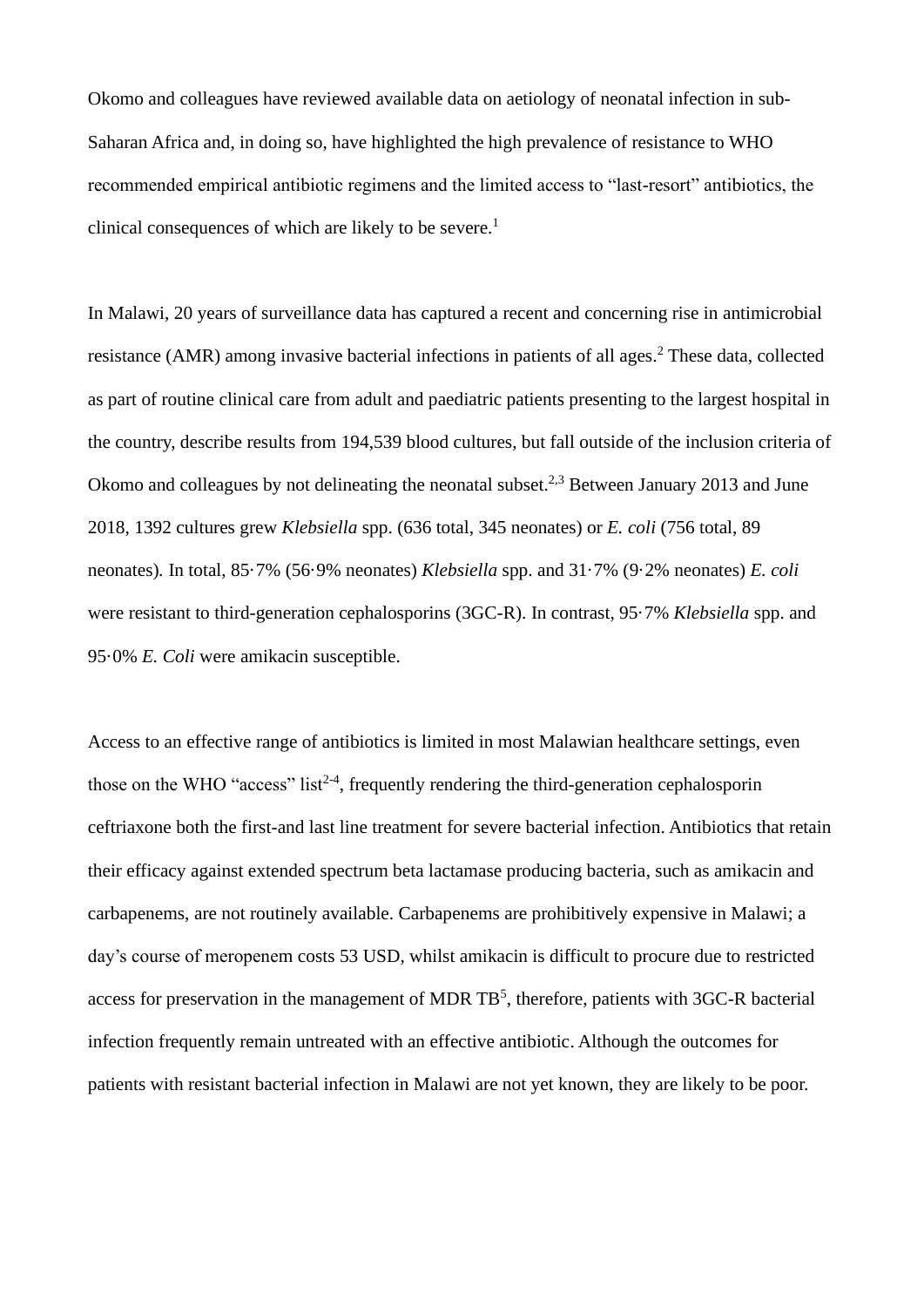Antimicrobial resistance is a global public health problem, the challenges of which are context specific. The combination of most hospitals not having access to culture and sensitivity testing, the rising prevalence of AMR and severely limited access to a range of effective antibiotics are part of Malawi's AMR challenge, which will no doubt be shared by many other low-income settings. Whilst improved access to antibiotics is now critical in Malawi, especially for neonates, it must go hand in hand with careful stewardship and improved infection prevention and control to avoid the rapid emergence of resistance to these agents.